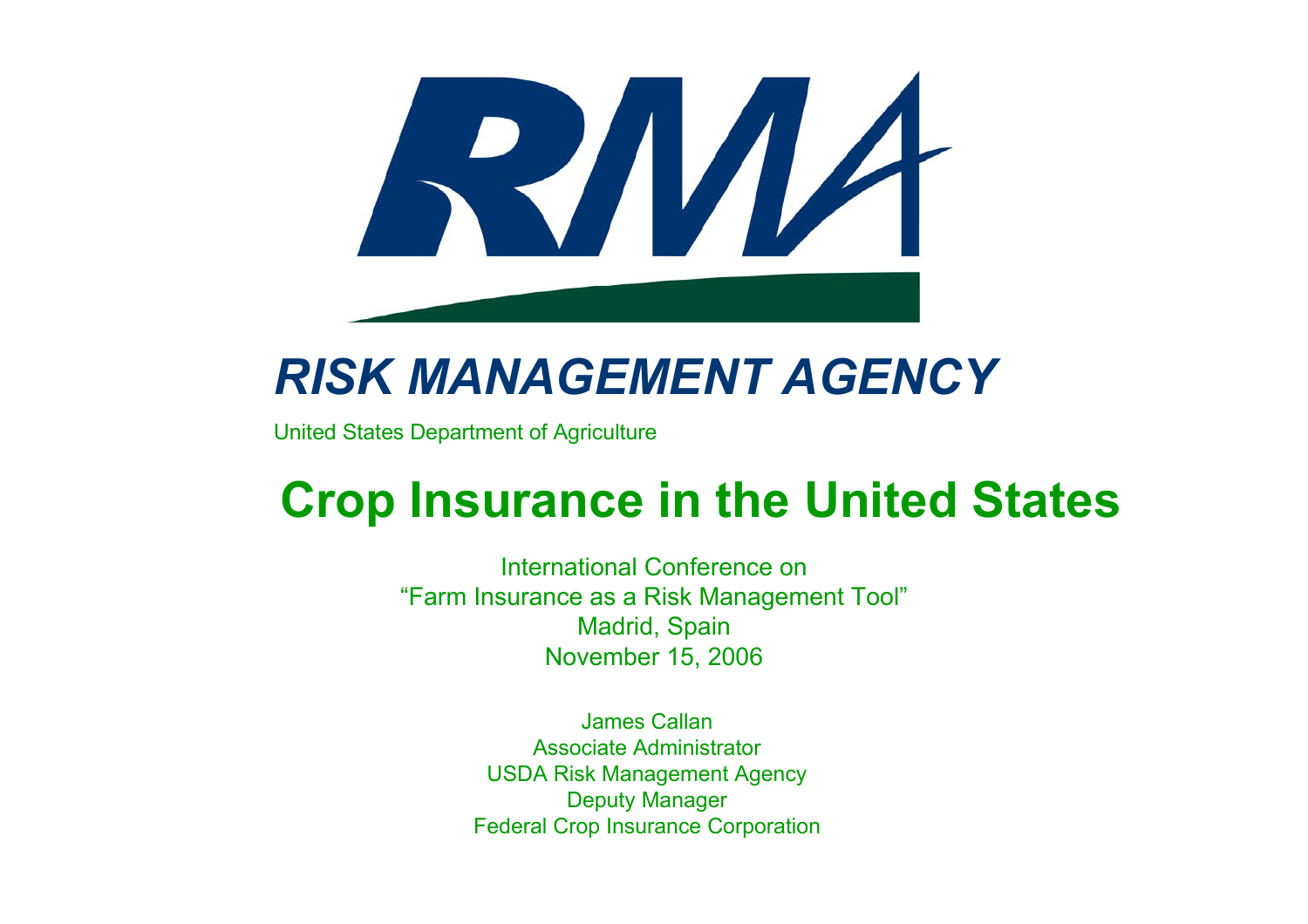### **Outline of Presentation**

- **How crop insurance works**
- **Scope of U.S. crop insurance program**
- **Participation**
	- **Premium subsidies**
- **How crop insurance is delivered**
	- **Administrative and operating subsidy and risk sharing**
- **New directions for crop insurance program**



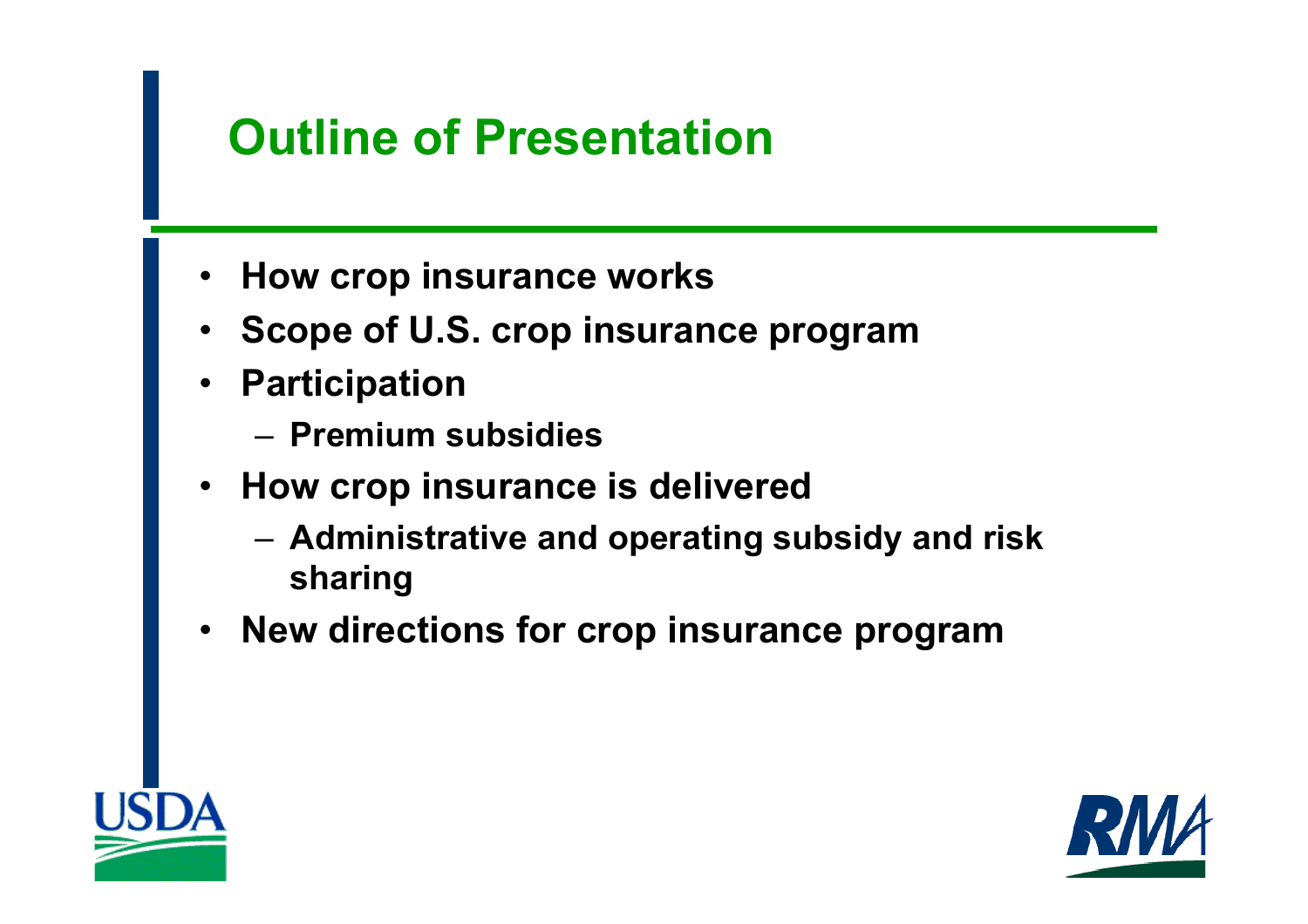## **How Crop Insurance Works**

- **Annual enrollment prior to planting**
- • **Coverage based on recent yield history, price forecasts or futures contracts**
- •**Multiple-peril insurance**
- •**Premium rates based on coverage and risk**
- • **Indemnity paid if yield or revenue at end of season is below guarantee**



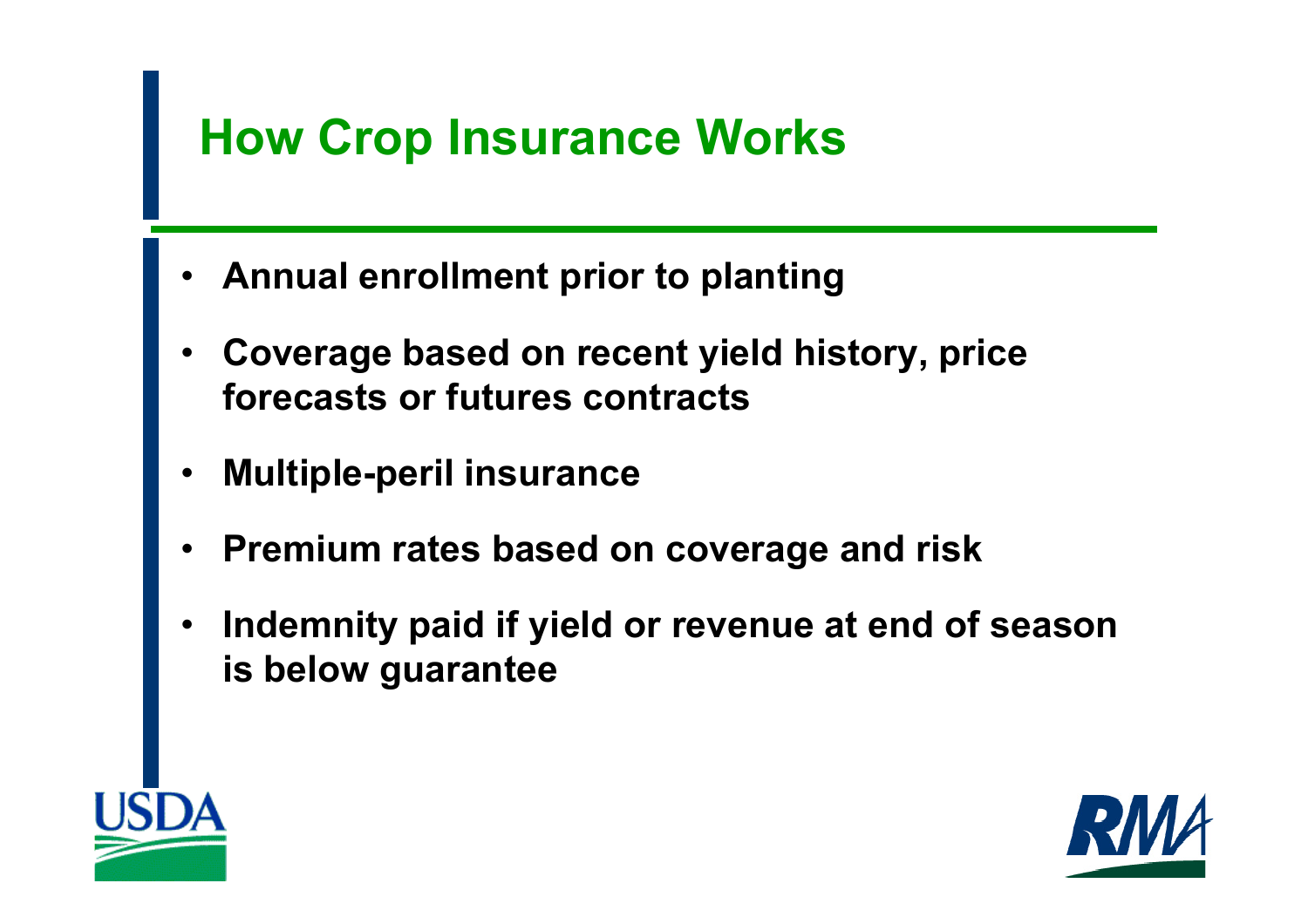# **Scope of U.S. Insurance Program**

- • **Crop-by-crop coverage**
	- **Available for over 100 crops**
- **Variety of insurance plans**
	- **Yield or revenue**
	- **Area or individual farm**
	- **Asset (e.g., fruit trees, nursery)**
	- **Whole farm**
- • **Range of coverage levels**
	- **Catastrophic (CAT): 50% yield at 55% price (50/55)**
	- **Buy Up: Any coverage level higher than CAT**
		- **Coverage from 50/60 to 85/100**

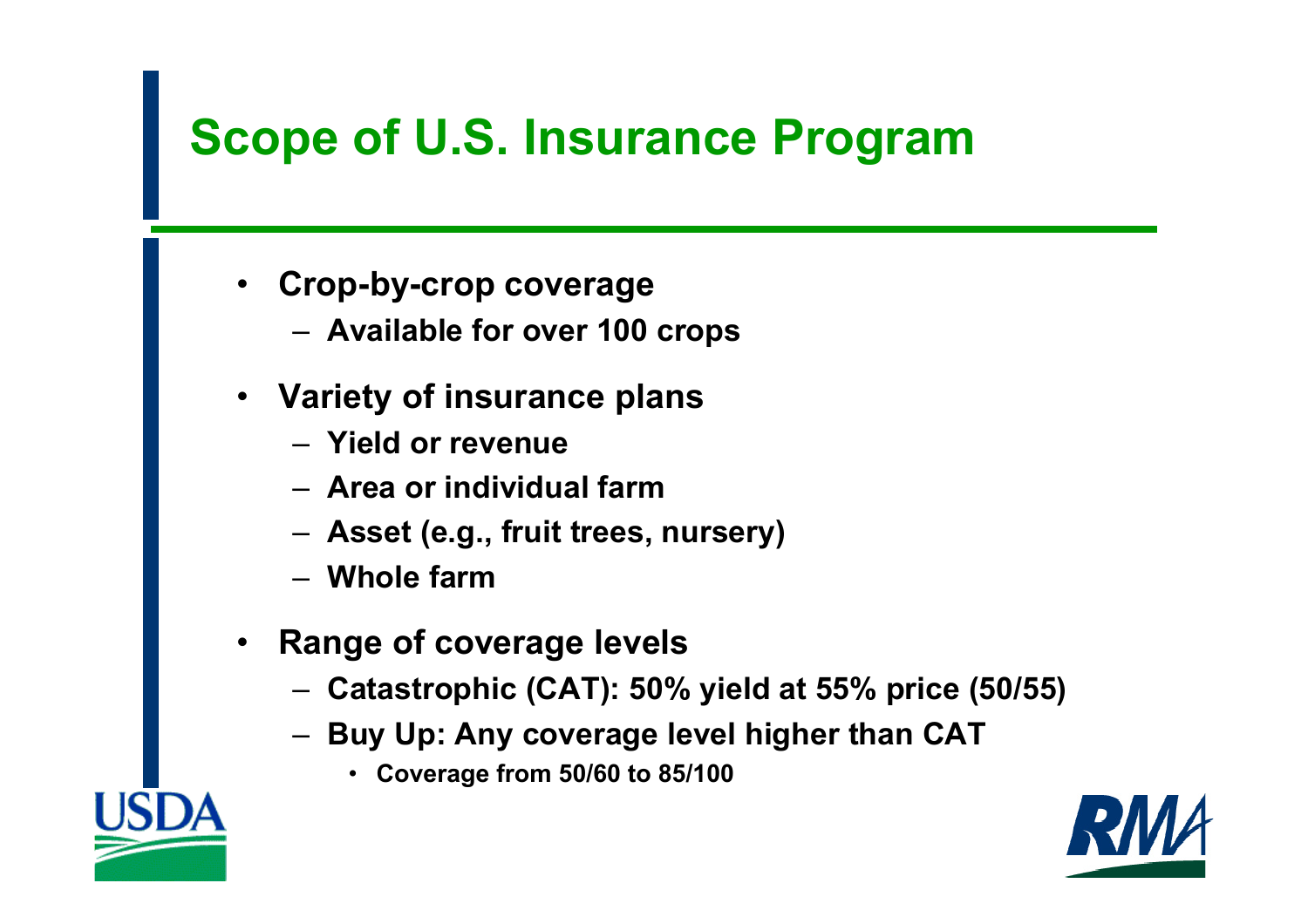## **Total Premium by Crop, 2006**



**Total premium = \$4.57 billion**.



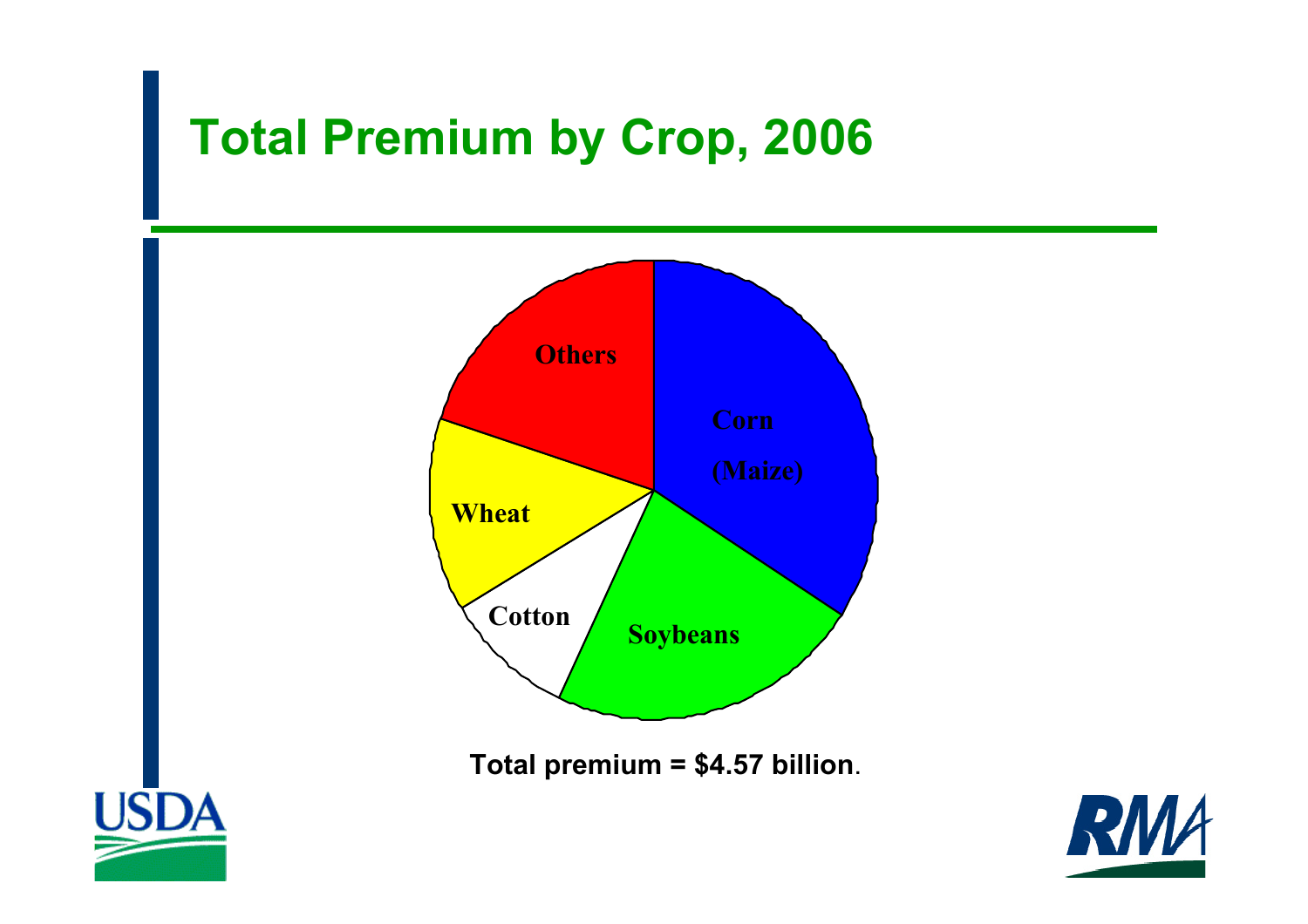# **Total Premium by Insurance Plan, 2006**

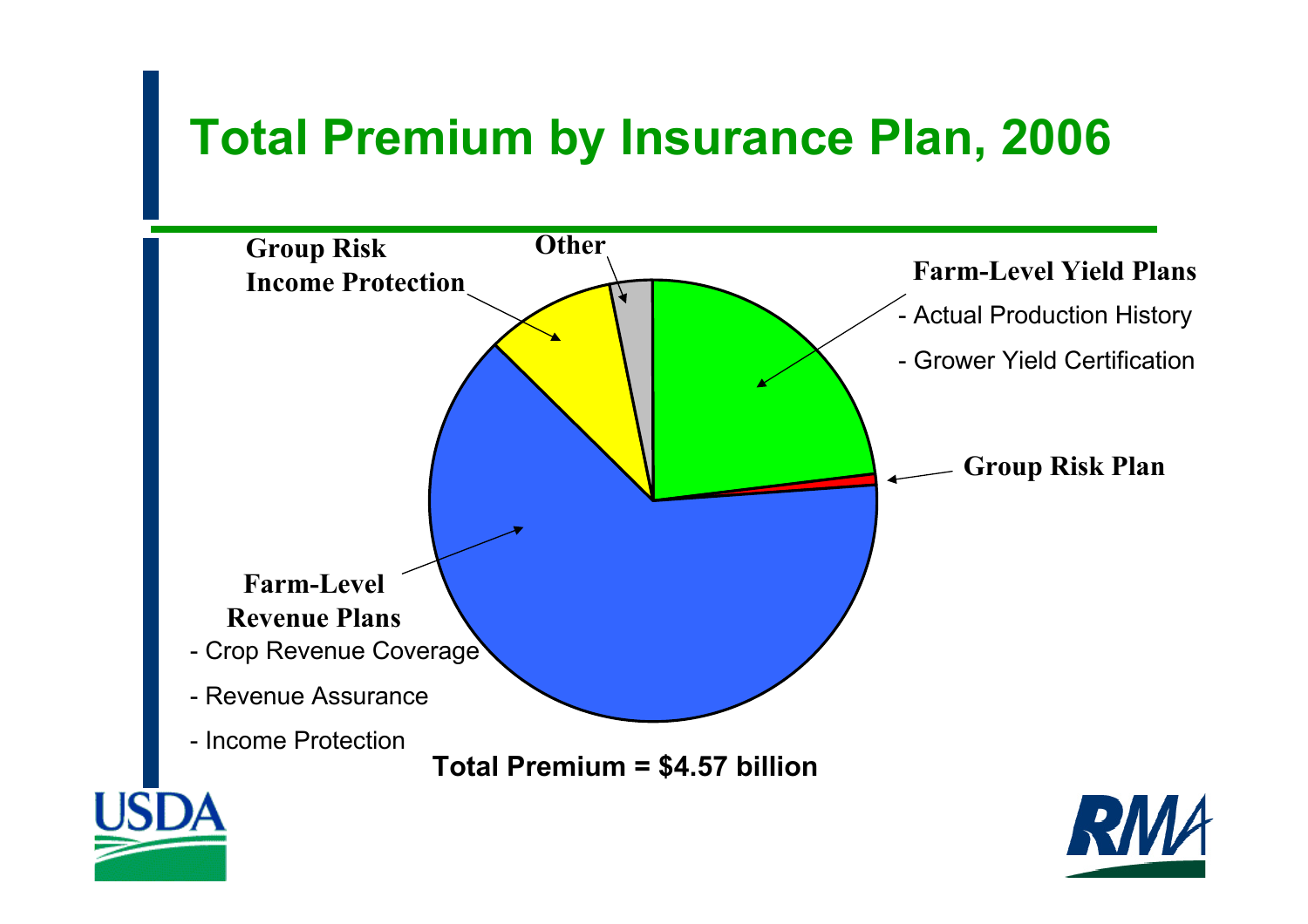#### **Coverage Levels**

- • **Catastrophic (CAT)**
	- **50 percent yield guarantee** 
		- **Indemnified at 55 percent of price (50/55)**
	- **Entire premium subsidized; farmer pays flat fee**
- **Buy Up**
	- **All coverage levels greater than CAT**
		- **Coverage levels range from 50/60 to 85/100**
		- **65 percent yield or revenue guarantee most popular**
		- **Up to 85 percent coverage available for some crops**
	- **Portion of premium subsidized; farmer pays portion of premium plus small fee**

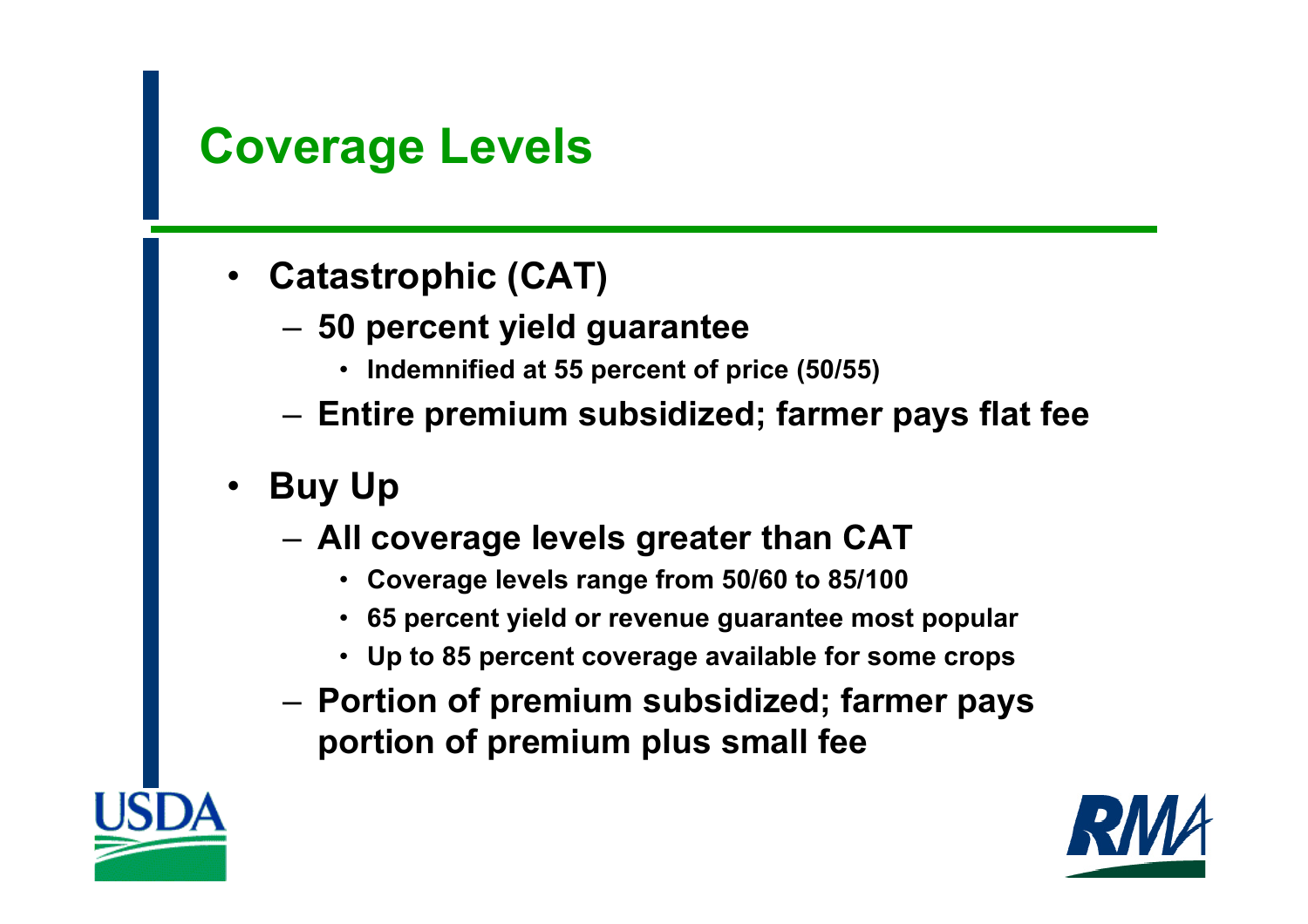#### **Participation in Crop Insurance**



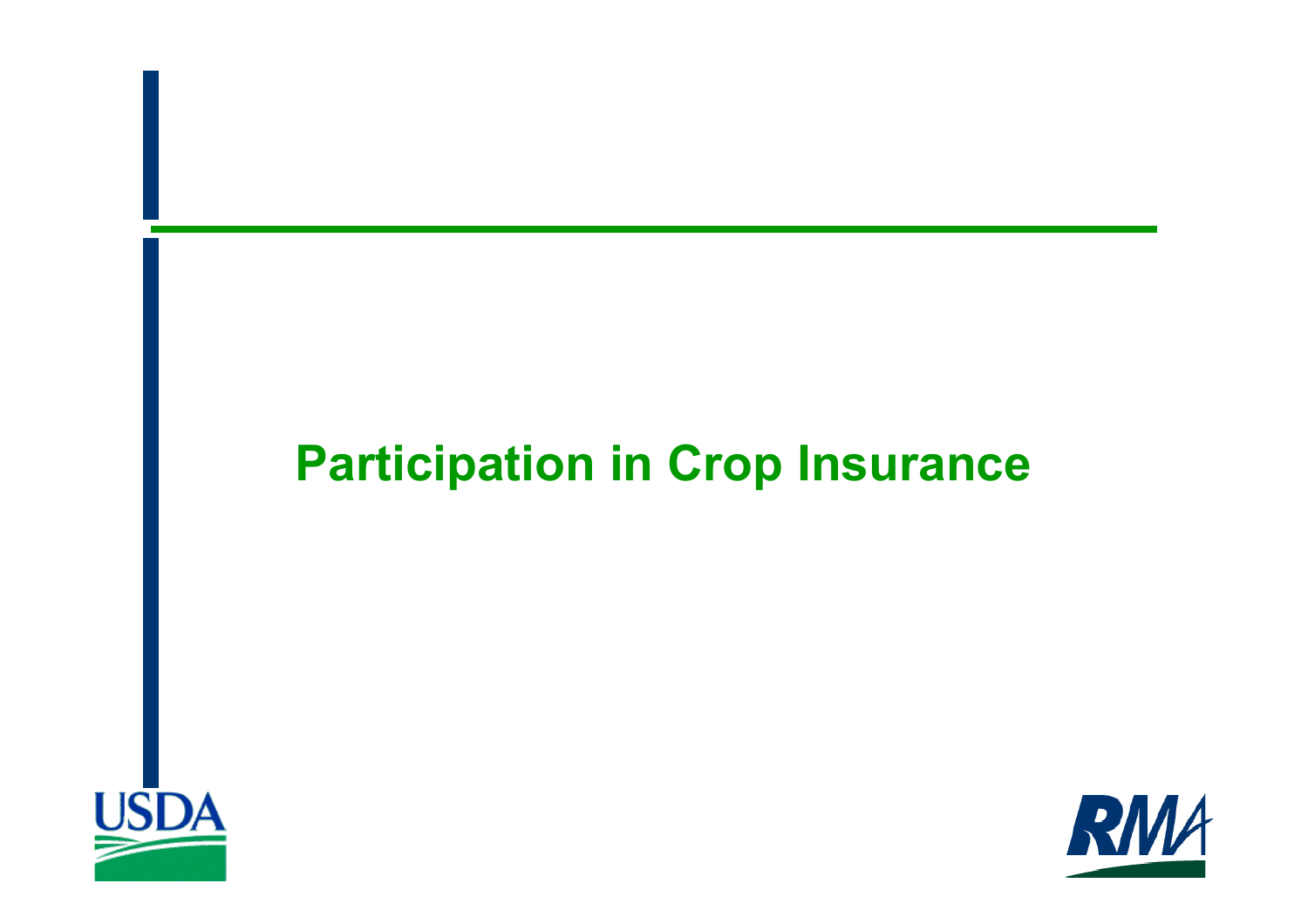#### **Insured Acreage**

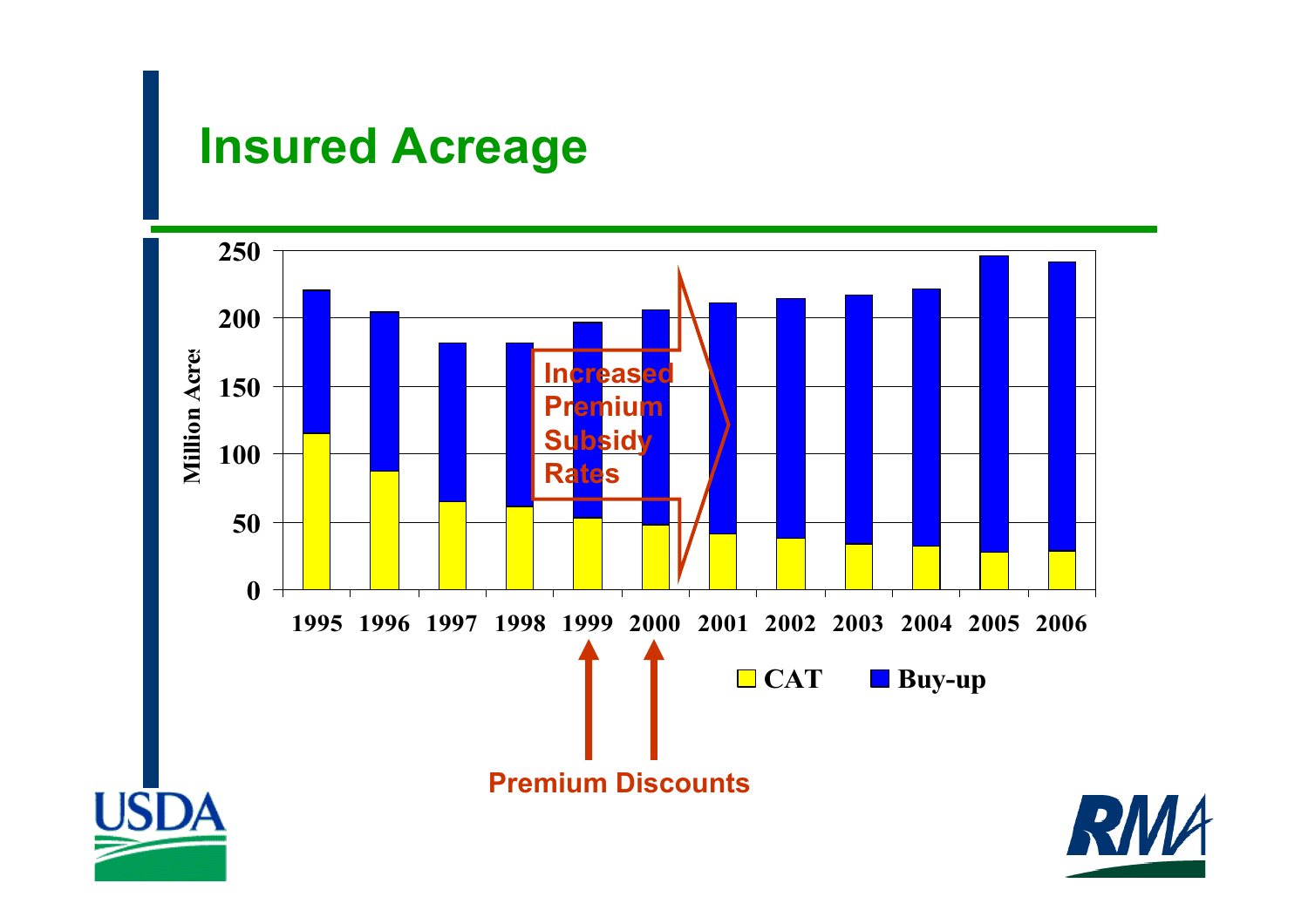## **Since 1998, Farmers Obtain Higher Coverage Levels**

#### Proportion of Insured Acres

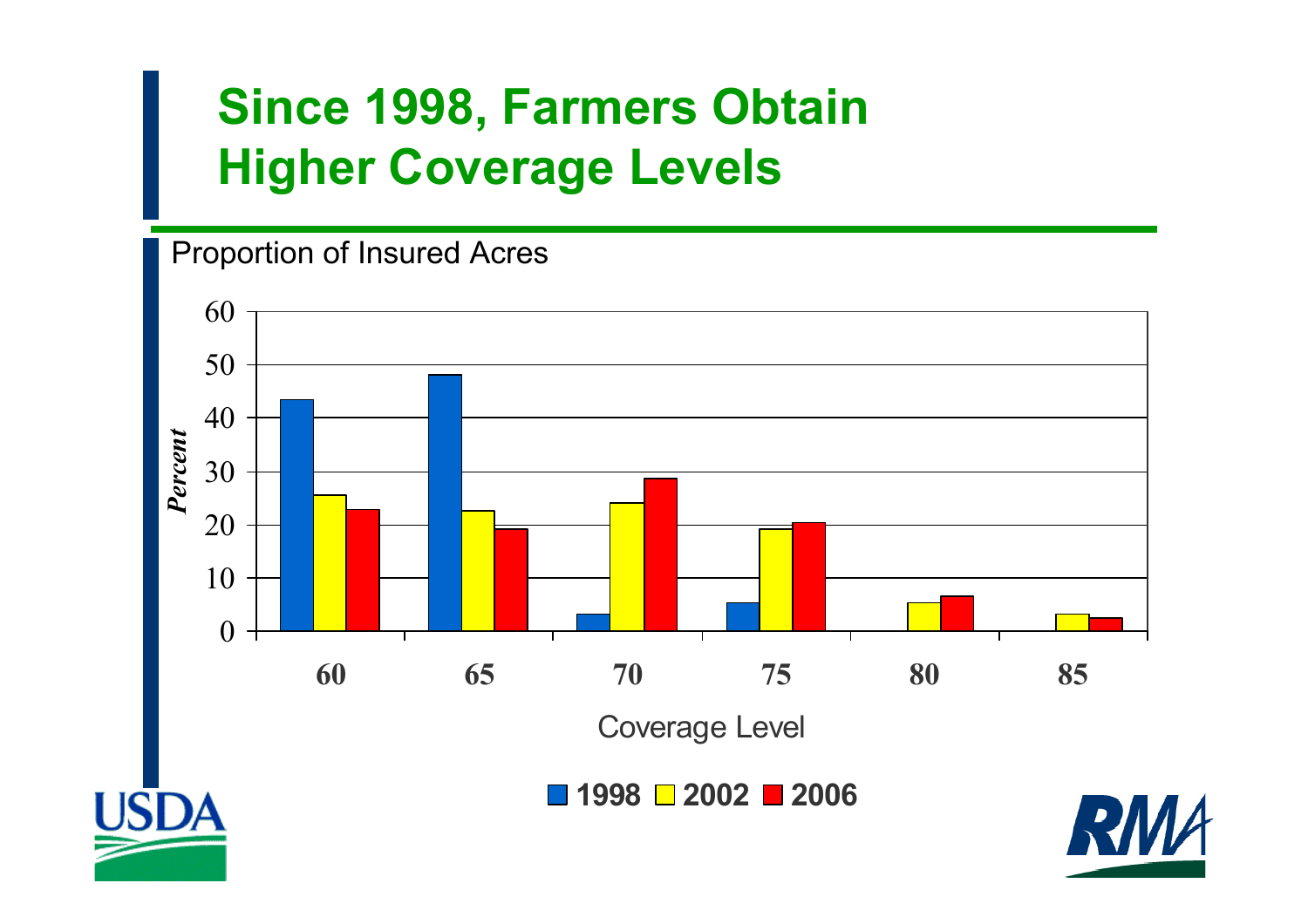#### **Premium Subsidies Increase**



Premium Subsidy <del>- C</del> Percent of Premium Premium subsidies in 1999 and 2000 include premium discounts.

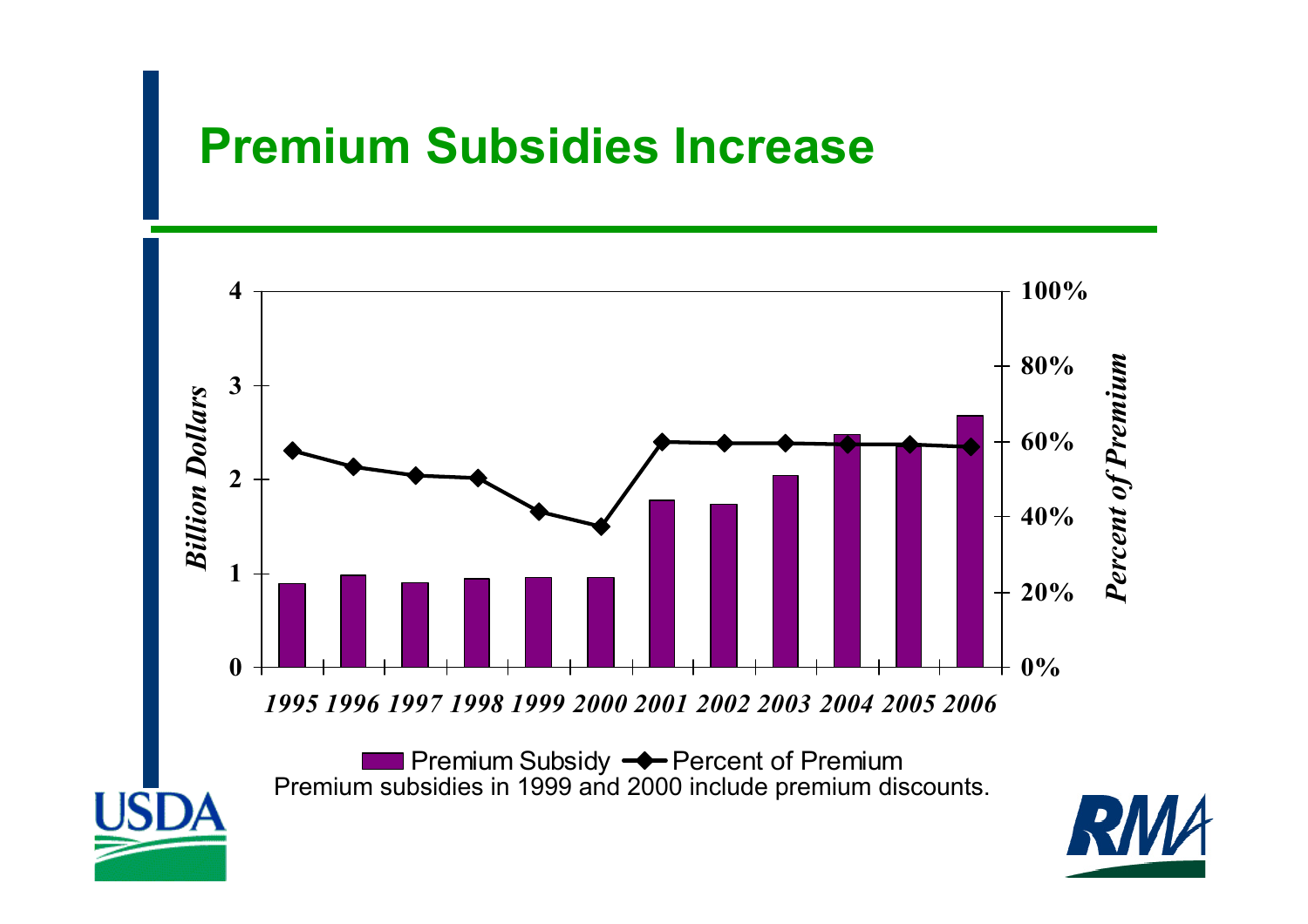## **Crop Insurance Delivery**



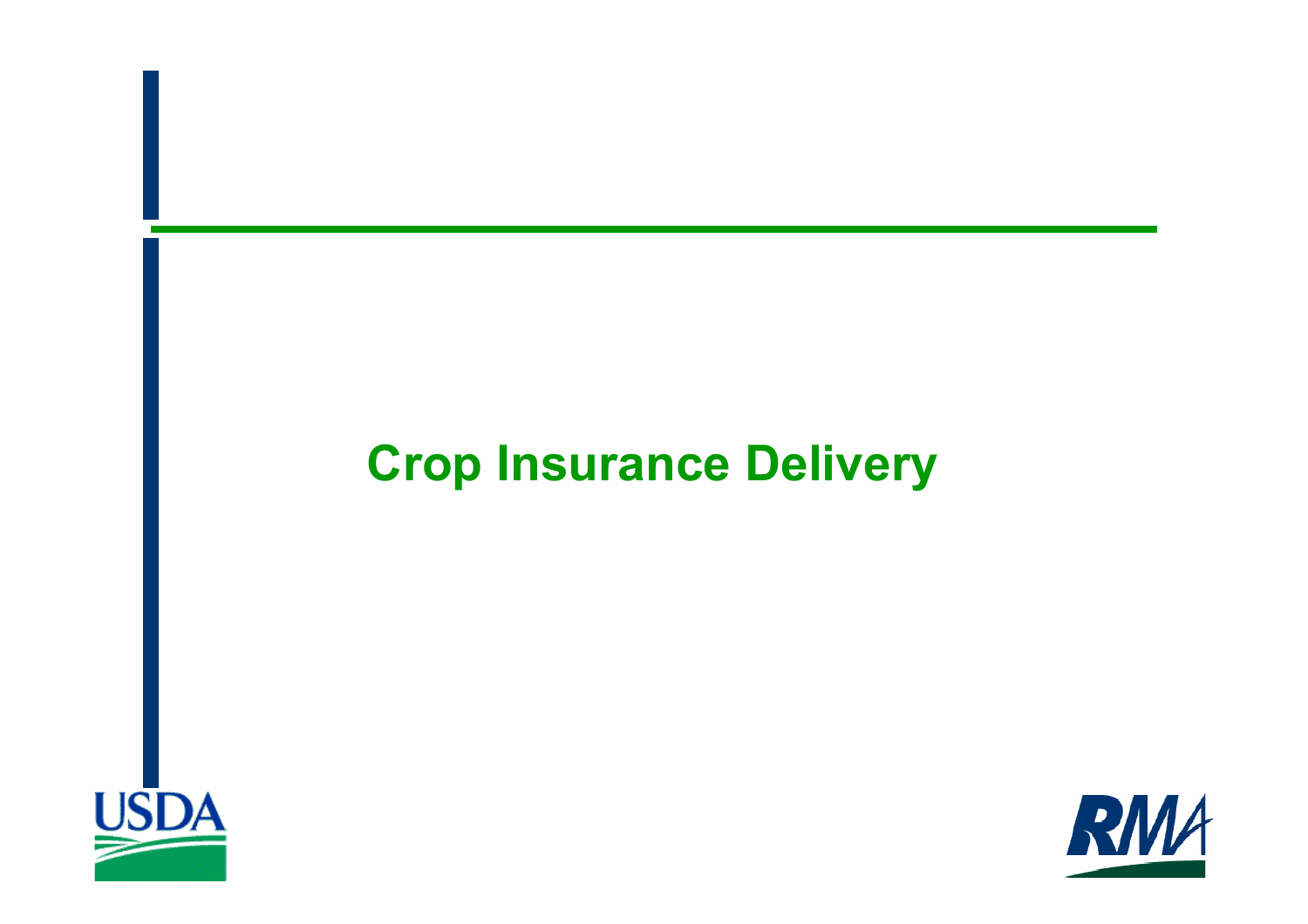## **How Crop Insurance Is Delivered**

- • **Policies sold and serviced by private insurance companies**
	- **Insurance agents paid sales commissions by company**
	- **Loss adjusters employed by company**
- • **Administrative and operating subsidy paid to companies**
	- **Because premium reflects risk only, no overhead costs**
	- **Based on total premium sold by company**
	- **Rate varies by type of insurance**
- •**Government provides first level of reinsurance**



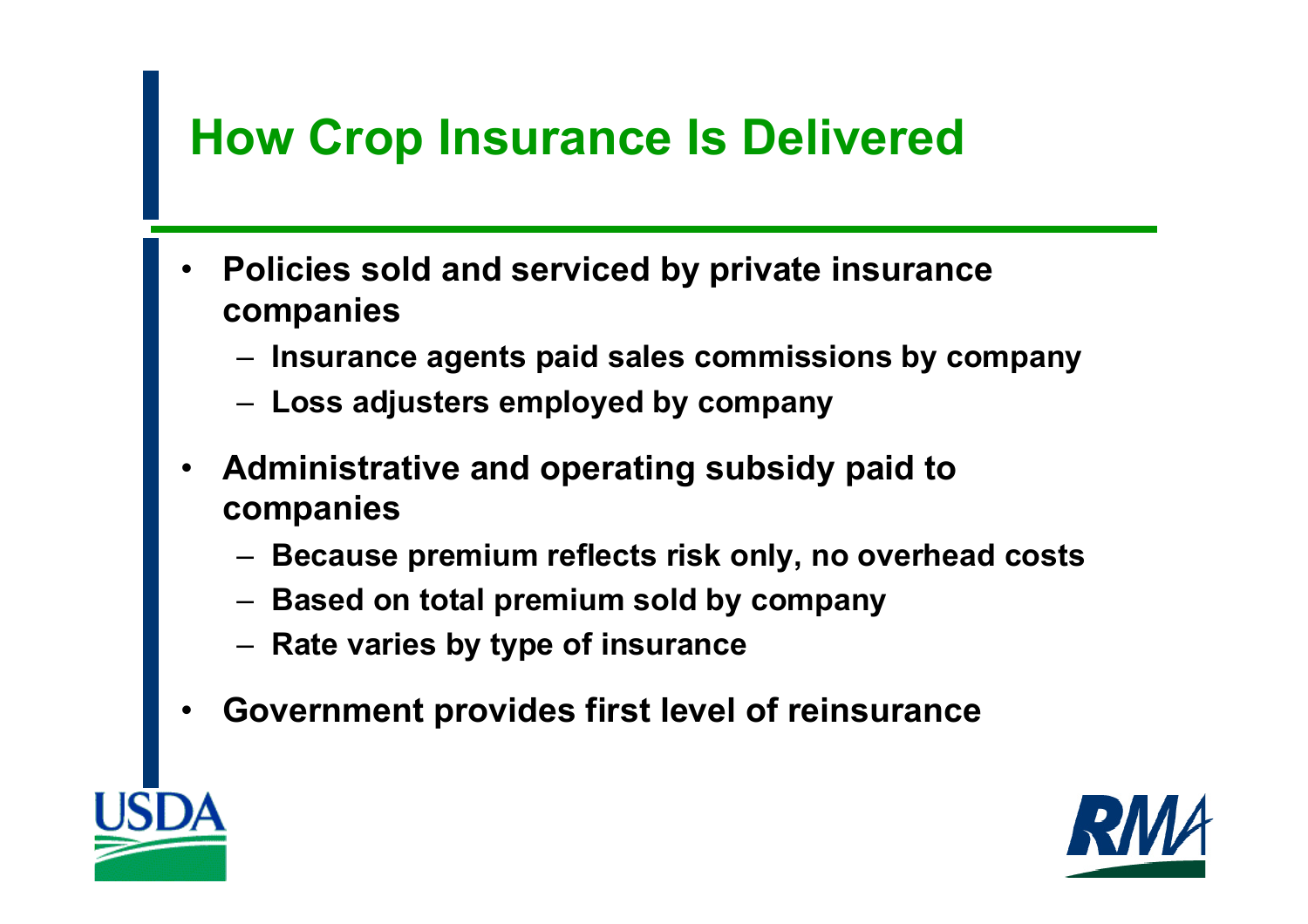## **Subsidy Paid to Companies for Crop Insurance Delivery**



A & O Subsidy  $\rightarrow$  Percent of Liability



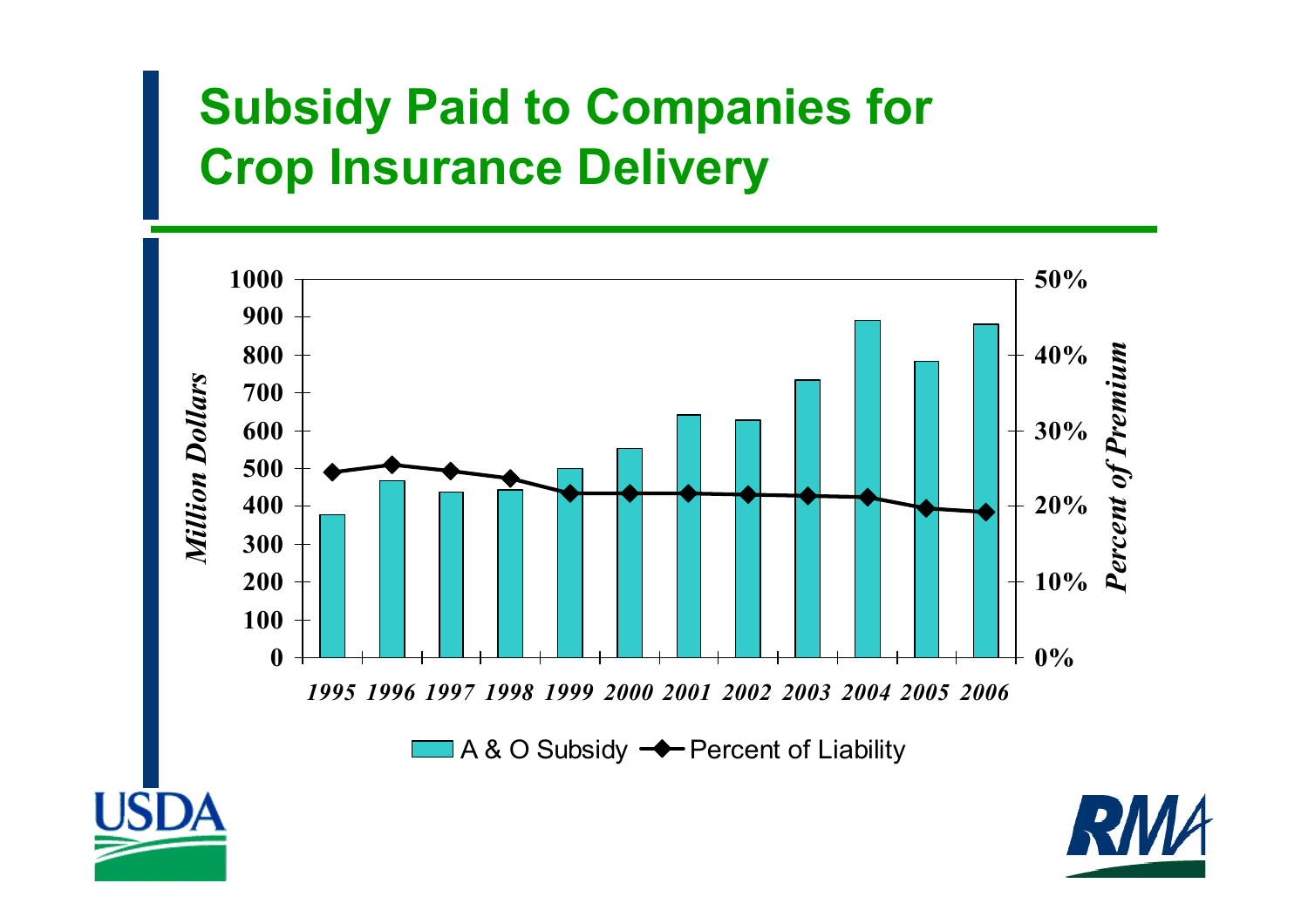#### **Government Reinsurance**



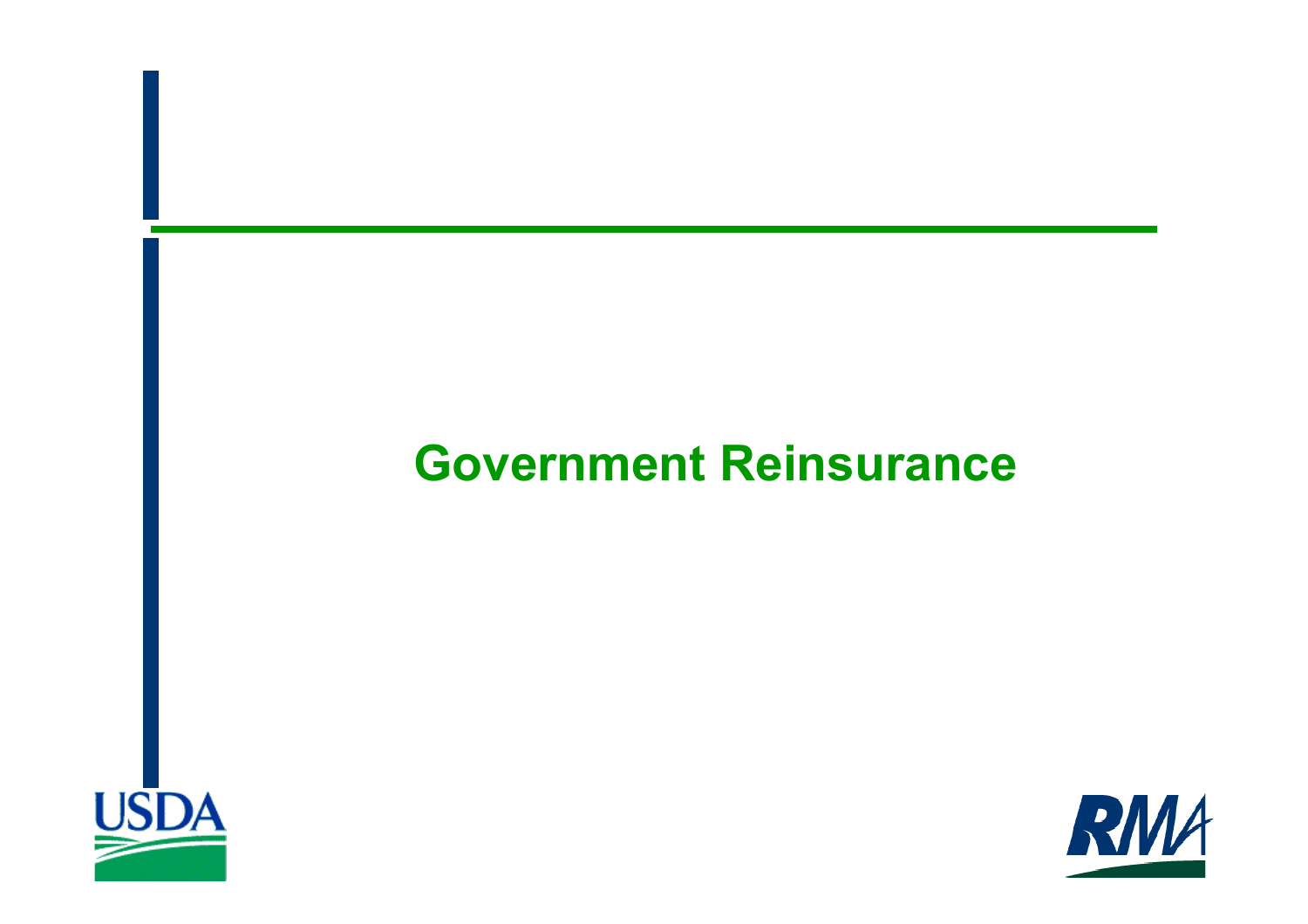# **Standard Reinsurance Agreement**

- • **Annual agreement specifying risk sharing between companies and government**
	- **Also specifies administrative and operating subsidy rates**
	- **Last negotiated for 2005**
- • **Companies designate crop insurance policies to reinsurance funds**
	- **Different level of risk in each fund**



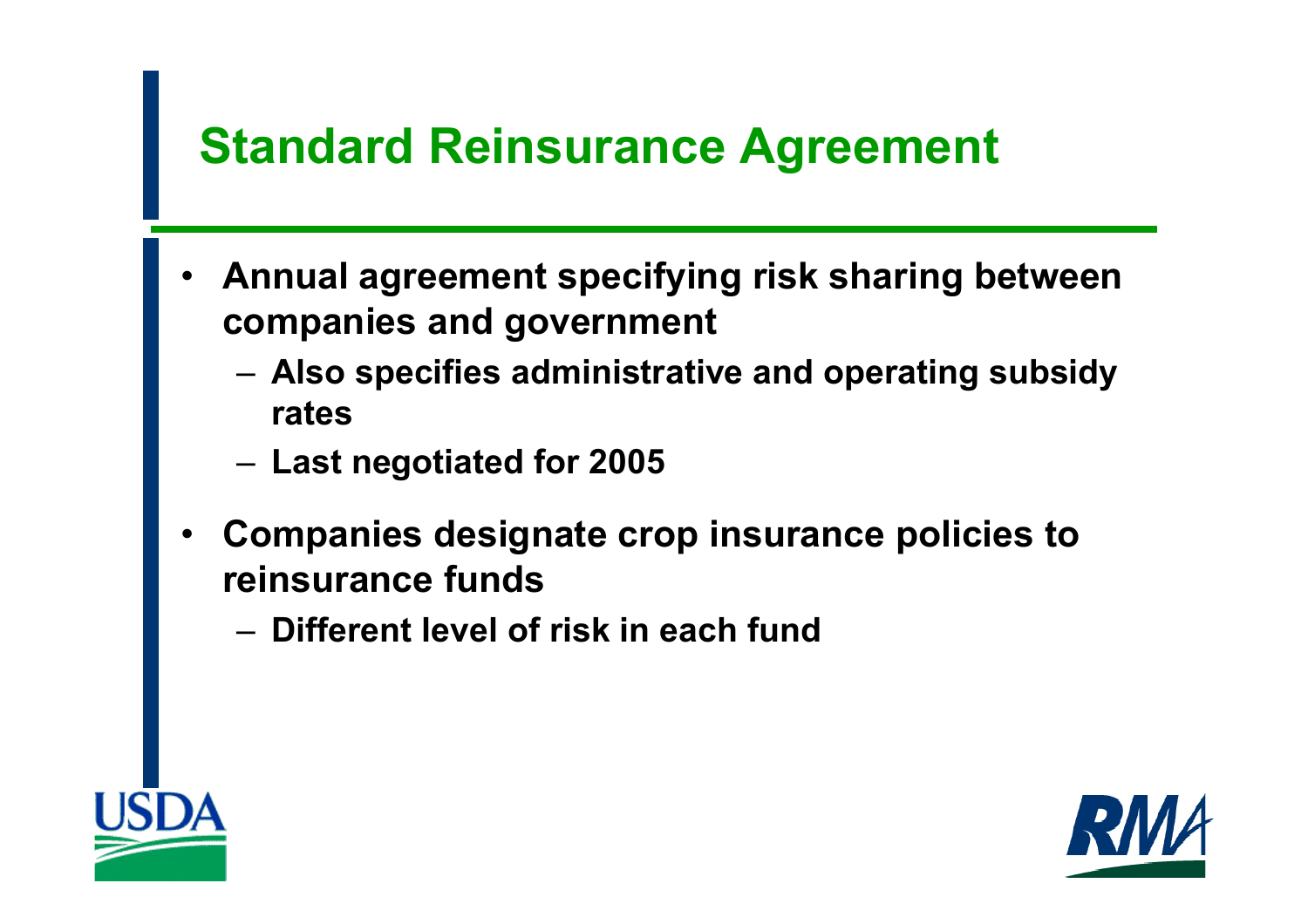#### **How Reinsurance Works**

- • **For a company's policies in each reinsurance fund-**
	- **Company retains/cedes different portions of premium and associated liability --** *Proportional reinsurance*
	- **Government shares gains or losses on premium and associated liability retained by company --** *Nonproportional reinsurance*
- • **Reinsurance funds:**
	- **Assigned Risk fund--minimal retention and exposure**
	- **Commercial funds--maximum**

**Sub-divided:**

**Developmental funds--intermediate**

**CAT, Revenue, Other** 

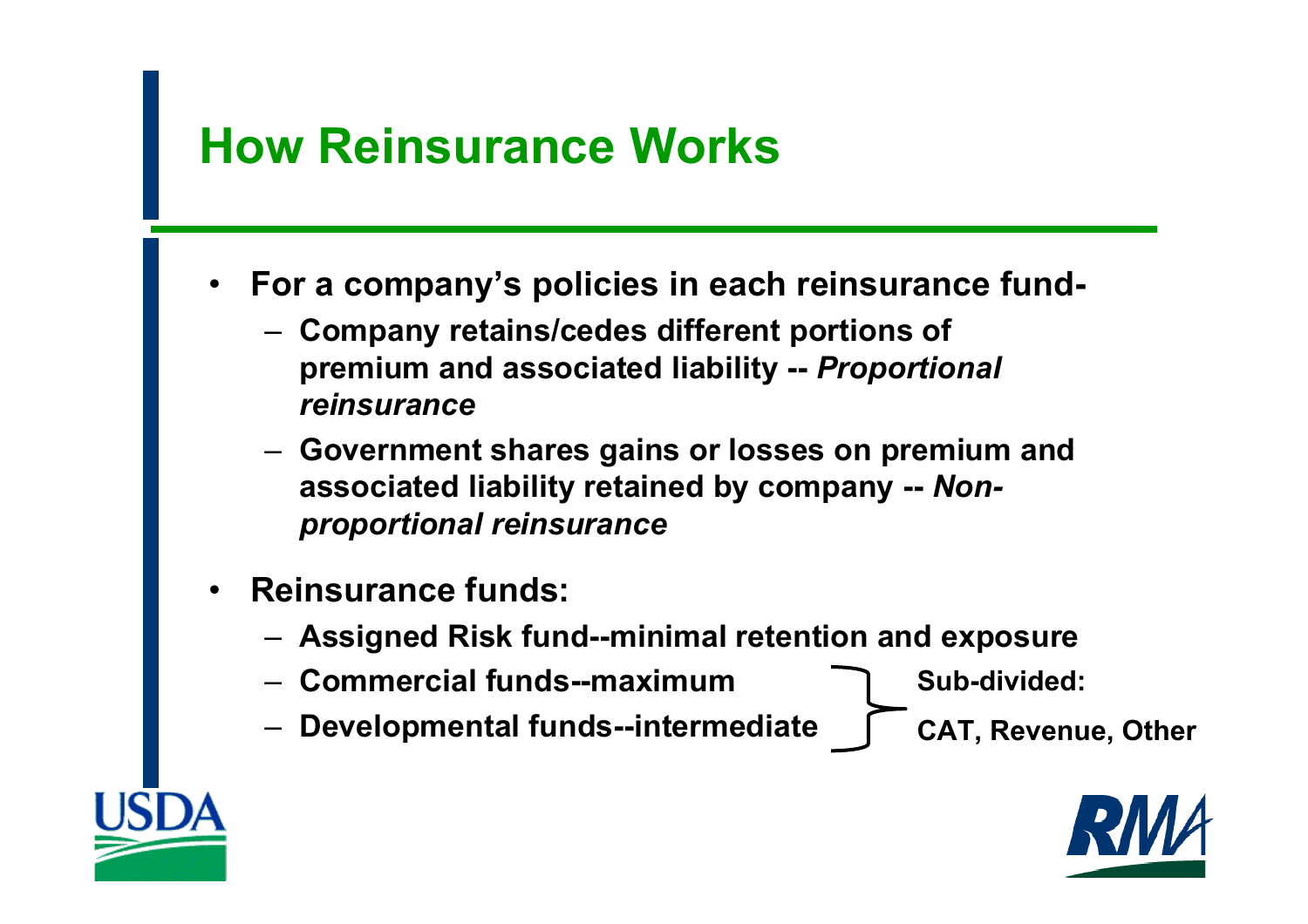#### **Loss Experience and Risk Retention Loss Ratio and Use of Assigned Risk, Selected Crops**



Percent of total premium in Assigned Risk fund, 2005.

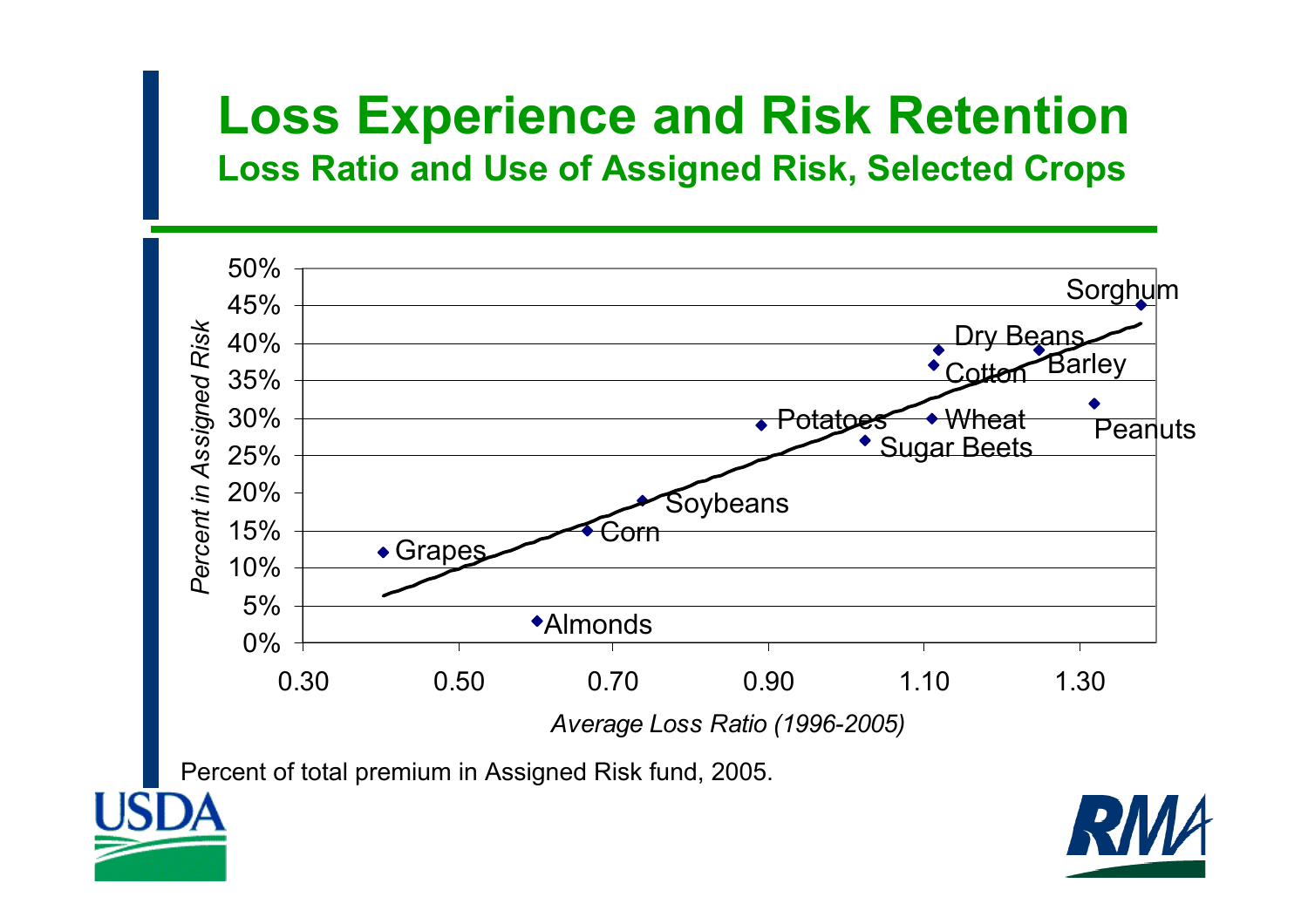#### **Reinsurance Reduces Variability of Loss Ratio**





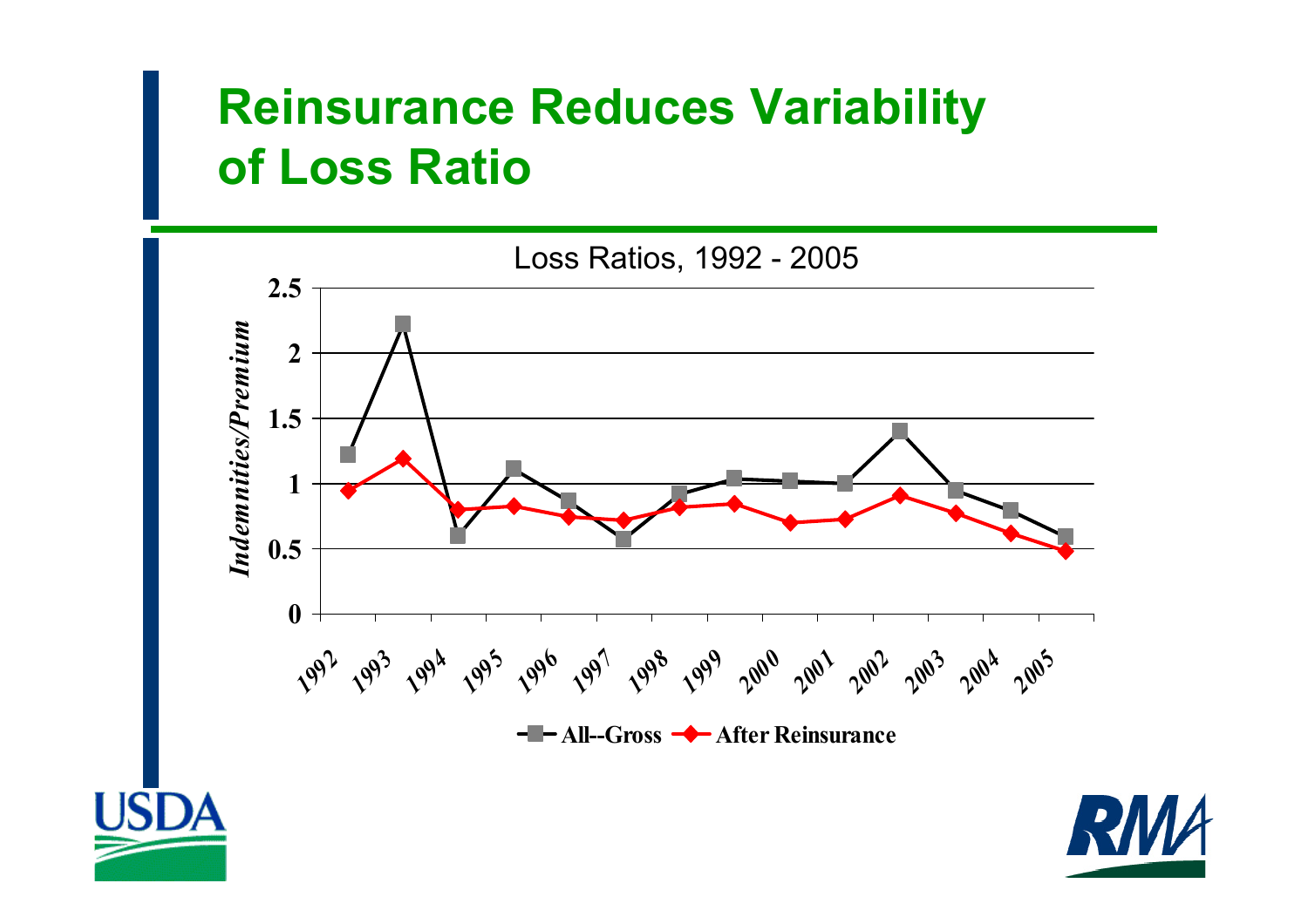# **Companies' Retention Varies by Region**

Percent of Total Premium in Assigned Risk Fund

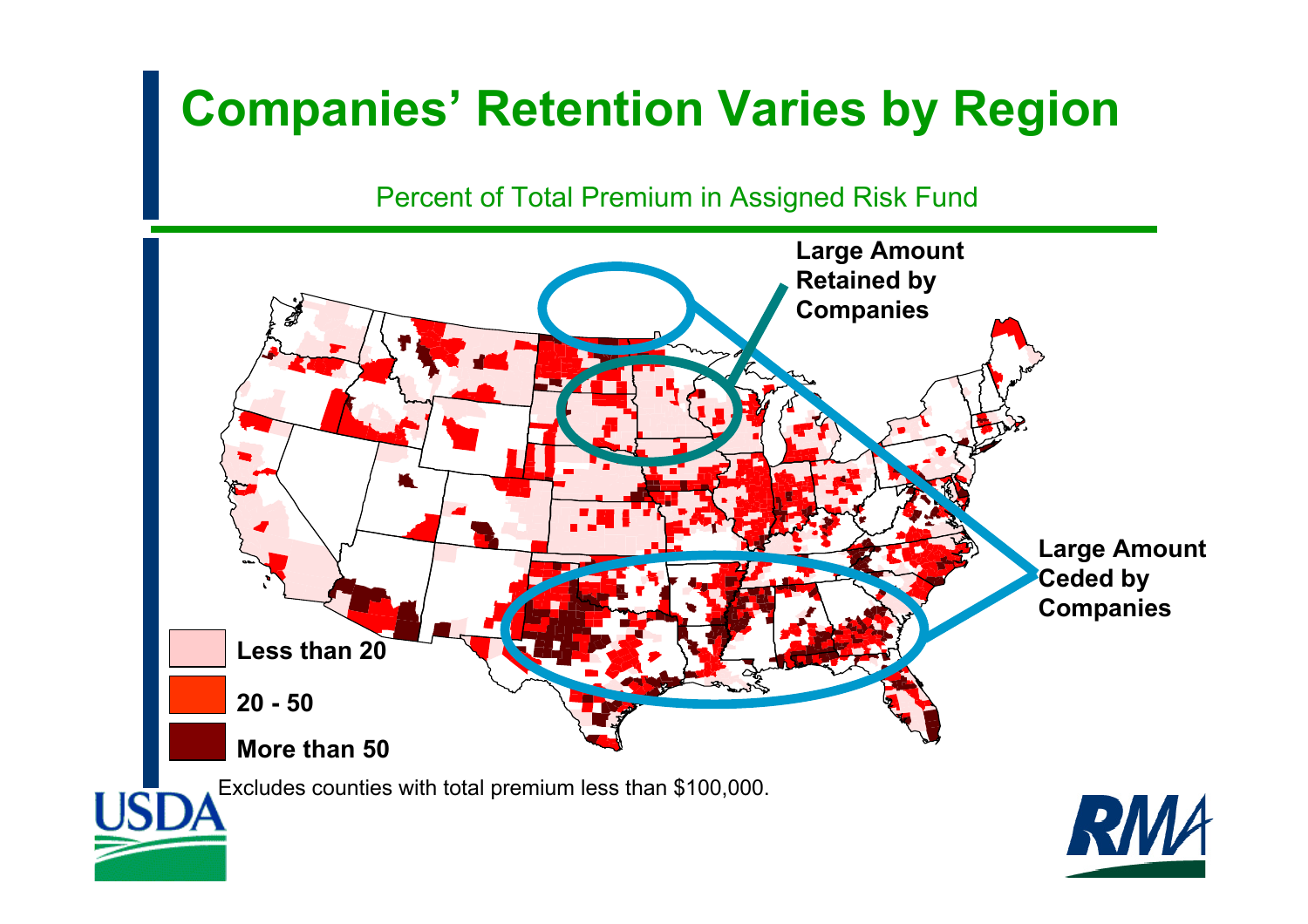# **Underwriting Gains**



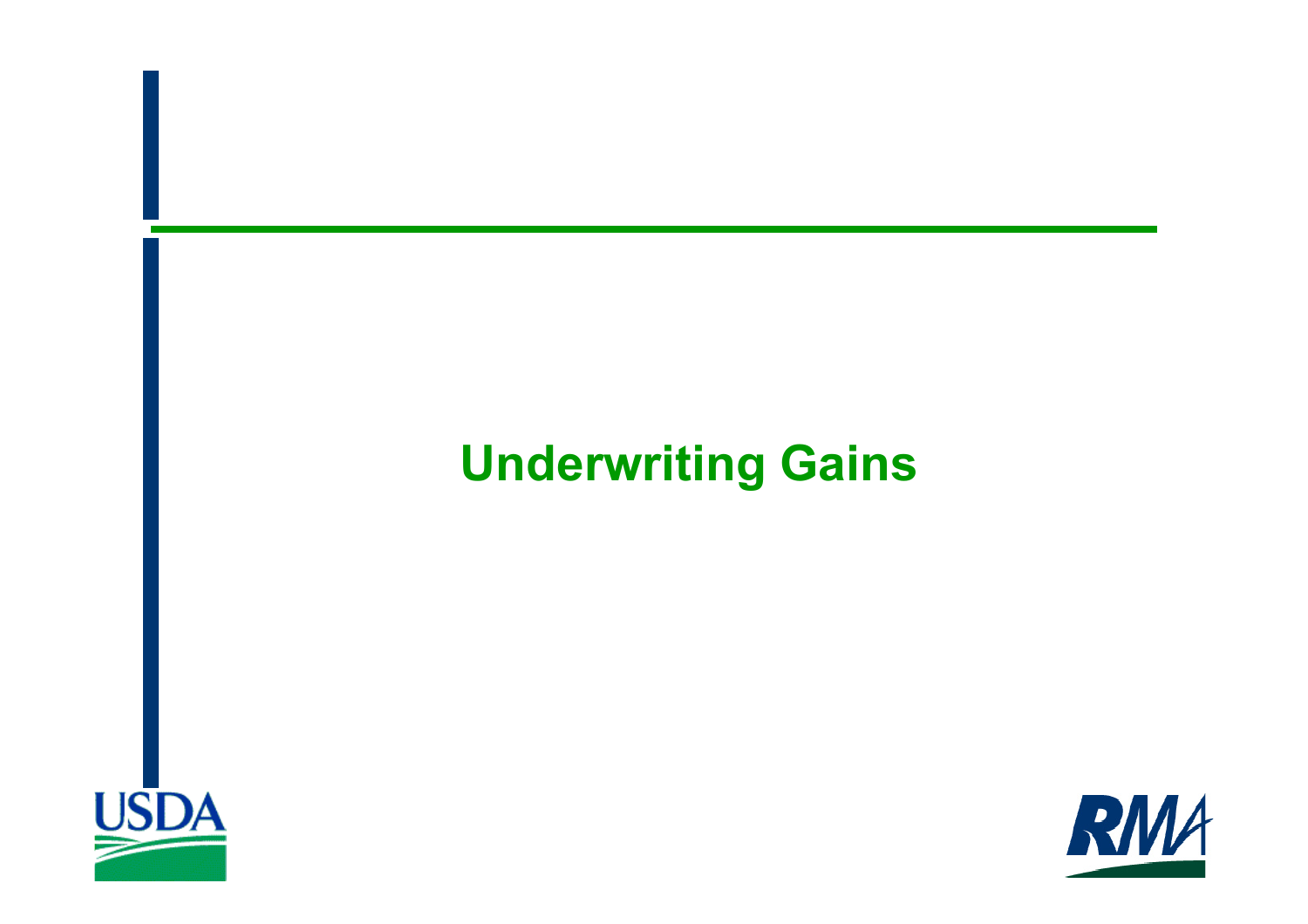## **Underwriting Gains to Companies under the Standard Reinsurance Agreement**

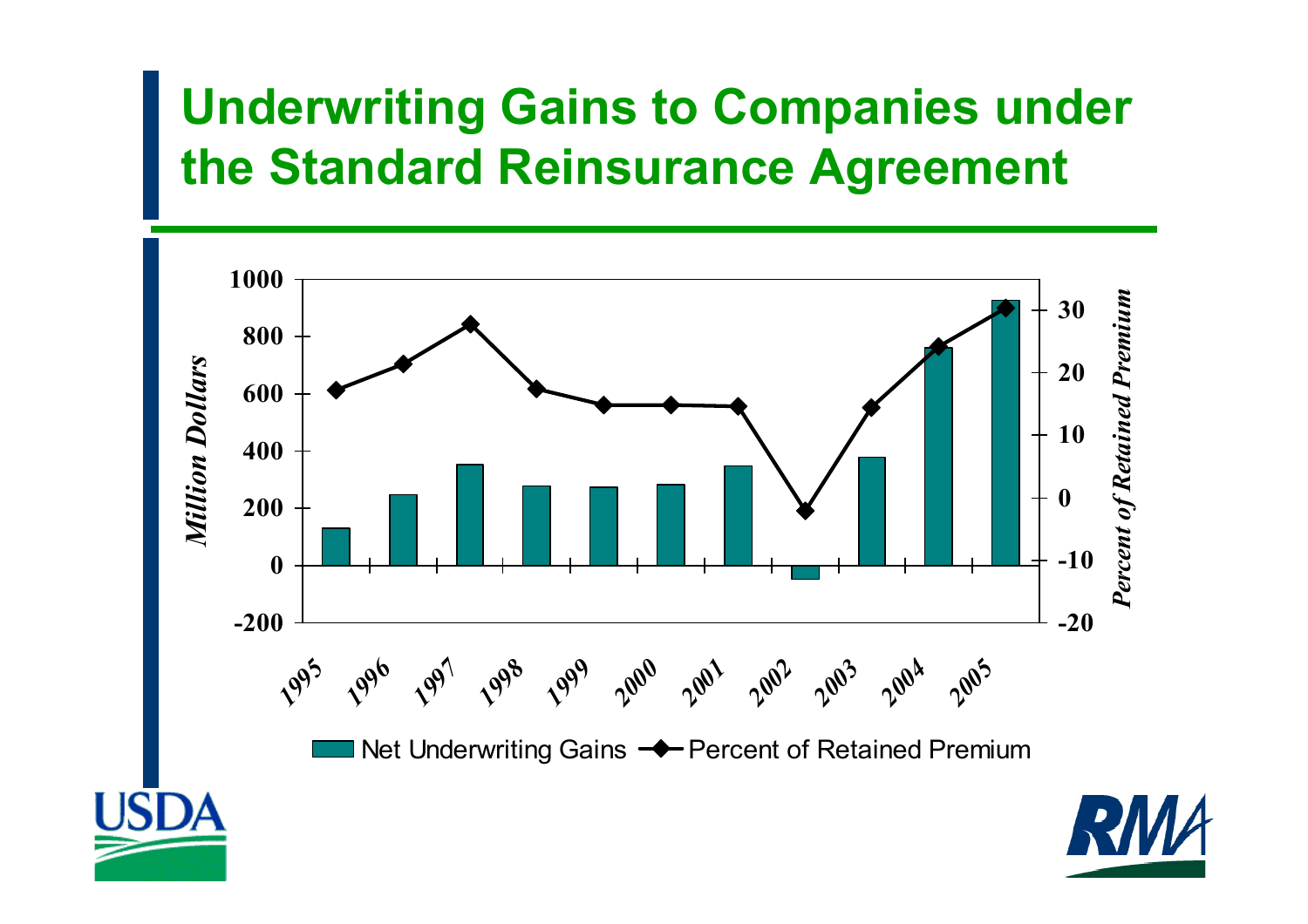#### **New Directions**

- •**New crops**
- • **New types of crop coverage**
	- **Continuing emphasis on revenue insurance**
	- **Expanded availability of whole-farm insurance**
- **Livestock products**
	- **Pasture, rangeland, and forage**
	- **Price protection products**



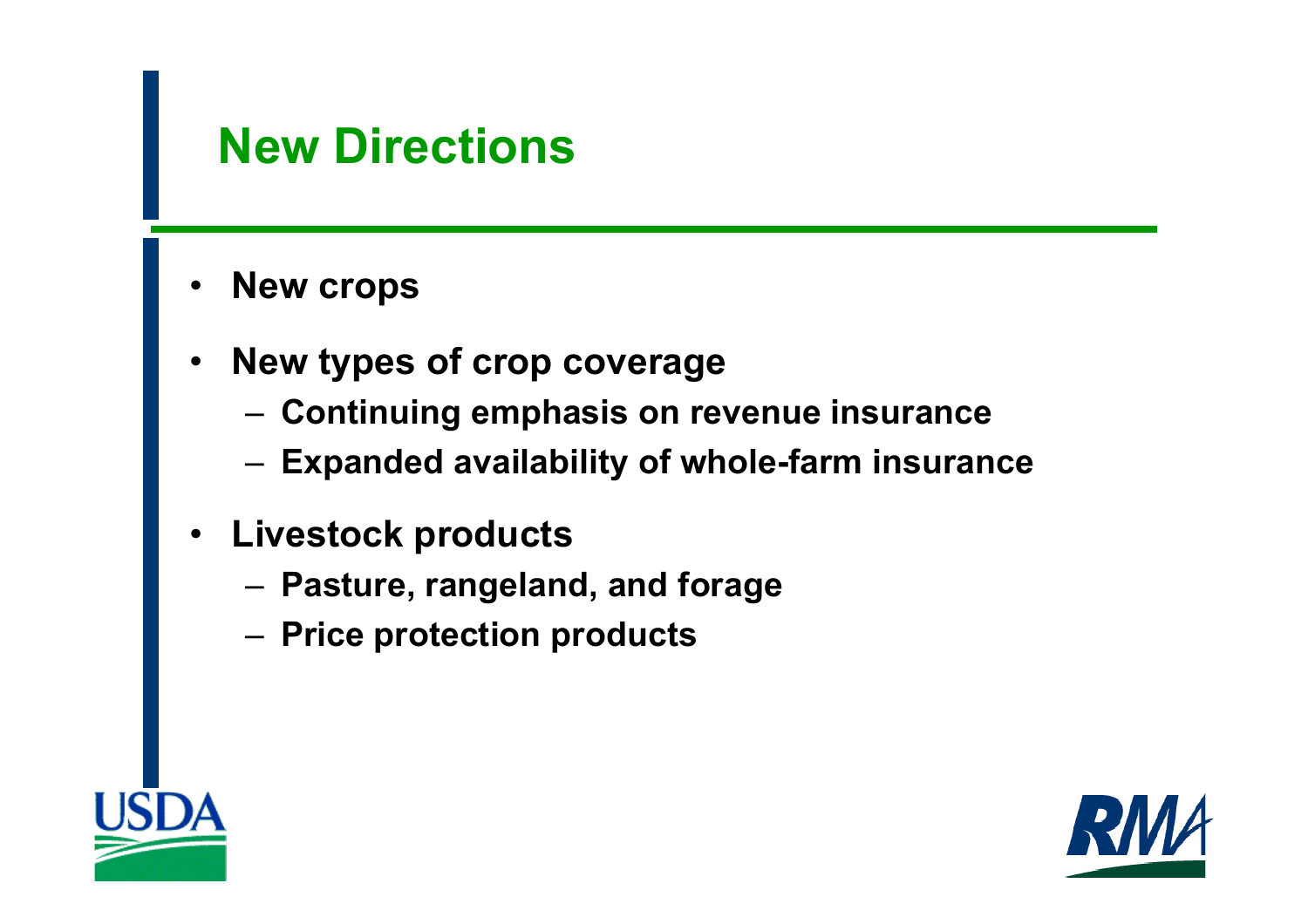

- **Variety of insurance plans and coverage levels**
- •**Premium subsidies--insurance participation**
- **Private sector delivery of crop insurance**
	- **Administrative and operating subsidies**
	- **Reinsurance**
- •**Program expansion beyond crop insurance**